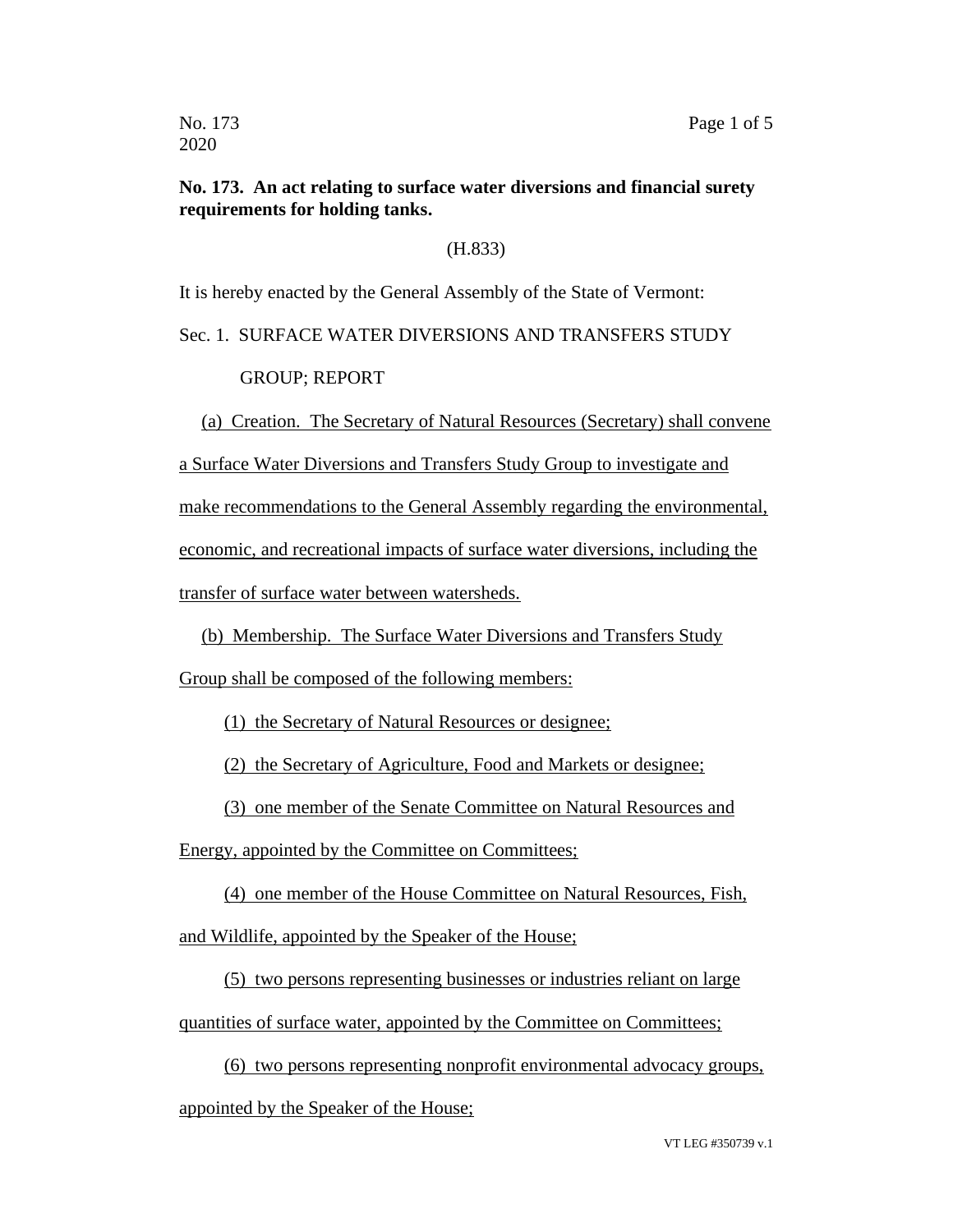(7) one hydrologist, appointed by the Secretary; and

(8) one person representing an agriculture or forest products business conducted on working lands, appointed by the Secretary of Agriculture, Food and Markets.

(c) Duties. The Surface Water Diversions and Transfers Study Group shall:

(1) develop a baseline inventory of the current and projected quantity, location, and usage of diversions and transfers of surface water in Vermont;

(2) recommend whether or not surface water transfers between

watersheds should occur;

(3) identify whether the State of Vermont should develop and

implement a statewide permitting or other regulatory regime for diversions or

other transfers of surface water, including:

(A) the scale or size of a watershed subject to regulation;

(B) how a permitting program would comply with the Vermont water quality standards;

(C) how or if the permitting program should address the impact of a

diversion on groundwater; and

(D) how to address reducing the demands for water through water

recycling, reuse, and efficiency measures;

(4) analyze potentially viable regimes to address the use of surface water in Vermont;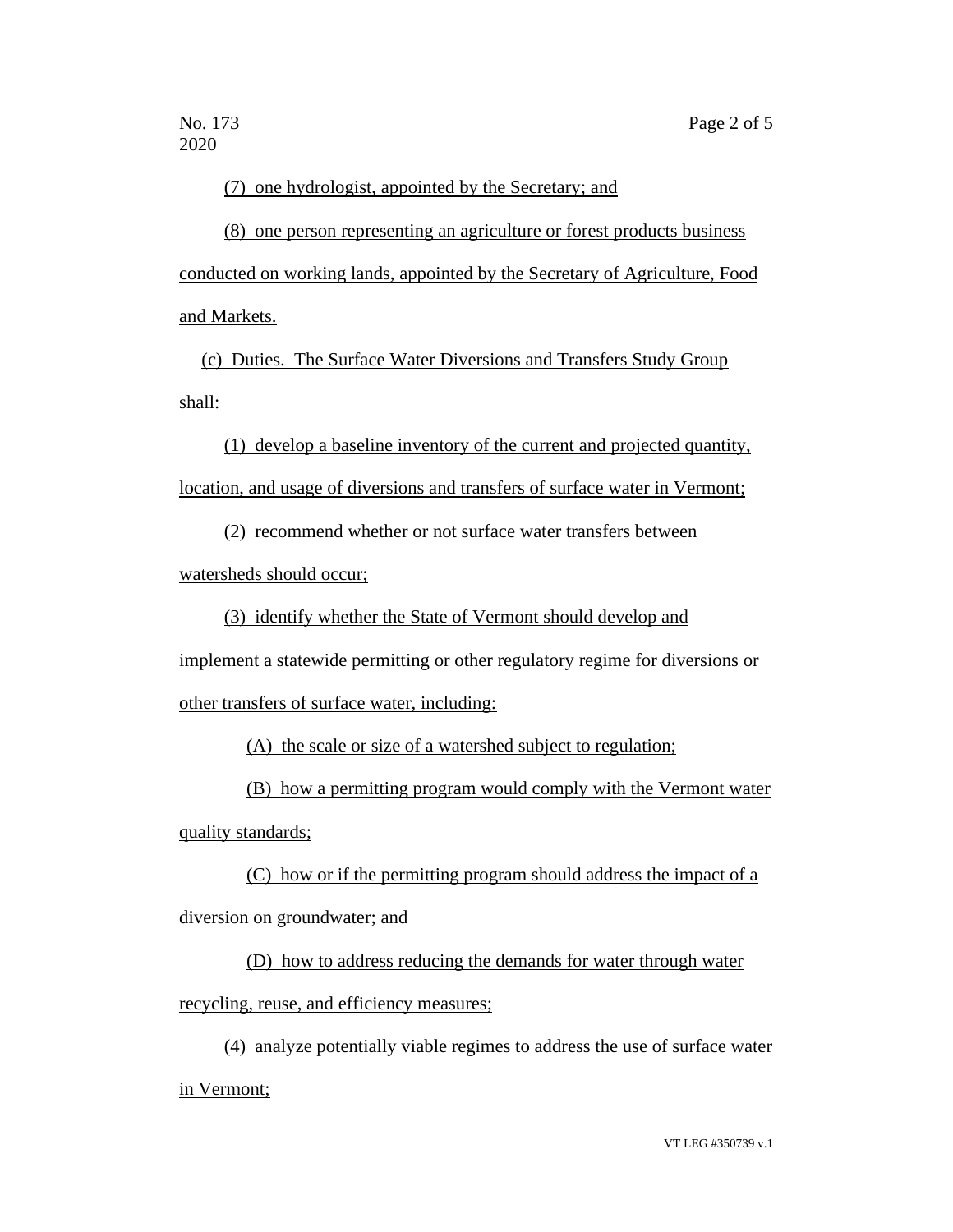2020

(5) if necessary, propose legislative changes to implement the recommendations of the Study Group; and

(6) if necessary, identify any water quality rules, policies, or procedures that may require updating to implement the recommendations of the Study Group.

(d) Assistance. The Surface Water Diversions and Transfers Study Group shall have the administrative, technical, and legal assistance of the Agency of Natural Resources and shall have the legal and drafting assistance of the Office of Legislative Council.

(e) Report. On or before December 15, 2021, the Surface Water Diversions and Transfers Study Group shall submit a written report to the House Committee on Natural Resources, Fish, and Wildlife and the Senate Committee on Natural Resources and Energy providing its findings and recommendations under subsection (c) of this section.

(f) Meetings.

(1) The Secretary of Natural Resources shall call the first meeting of the Surface Water Diversions and Transfers Study Group.

(2) The Secretary of Natural Resources or designee shall be the chair of the Surface Water Diversions and Transfers Study Group.

(3) A majority of the membership of the Surface Water Diversions and Transfers Study Group shall constitute a quorum.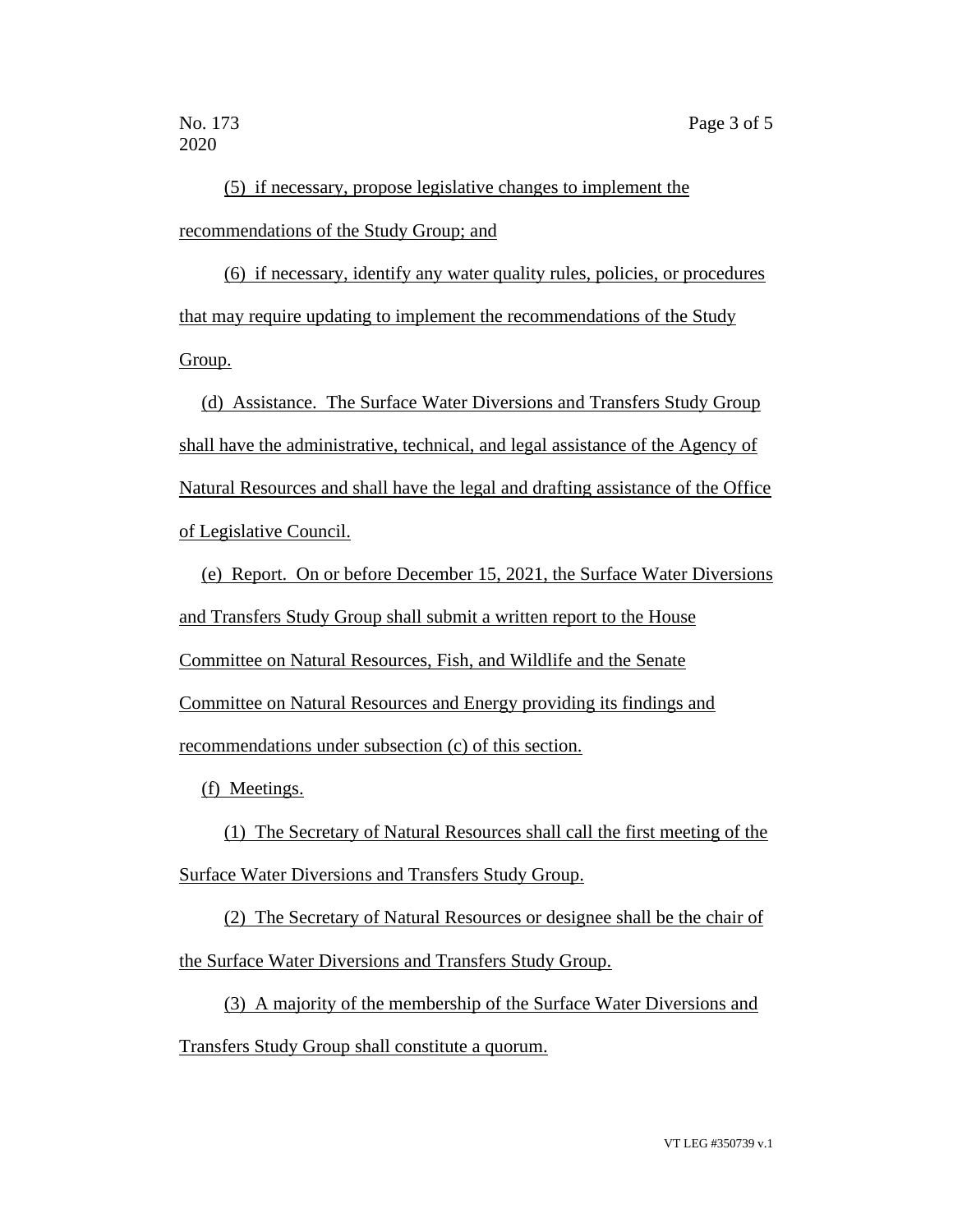(4) The Surface Water Diversions and Transfers Study Group shall cease to exist on February 1, 2022.

(g) Compensation and reimbursement.

(1) For attendance at meetings during adjournment of the General Assembly, a legislative member of the Surface Water Diversions and Transfers Study Group serving in his or her capacity as a legislator shall be entitled to per diem compensation and reimbursement of expenses pursuant to 2 V.S.A. § 406 for not more than six meetings. These payments shall be made from monies appropriated to the General Assembly.

(2) Other members of the Surface Water Diversions and Transfers Study Group shall be entitled to per diem compensation and reimbursement of expenses as permitted under 32 V.S.A. § 1010 for not more than six meetings. These payments shall be made from monies appropriated to the Agency of Natural Resources.

Sec. 2. 10 V.S.A. § 1979(b) is amended to read:

(b)(1) The Secretary shall approve the use of sewage holding and pumpout tanks for existing or proposed buildings or structures that are owned by a charitable, religious, or nonprofit organization when he or she determines that:

(A) the plan for construction and operation of the holding tank will not result in a public health hazard or environmental damage;

(B) a designer demonstrates that an economically feasible means of meeting current standards is significantly more costly than the construction and

VT LEG #350739 v.1